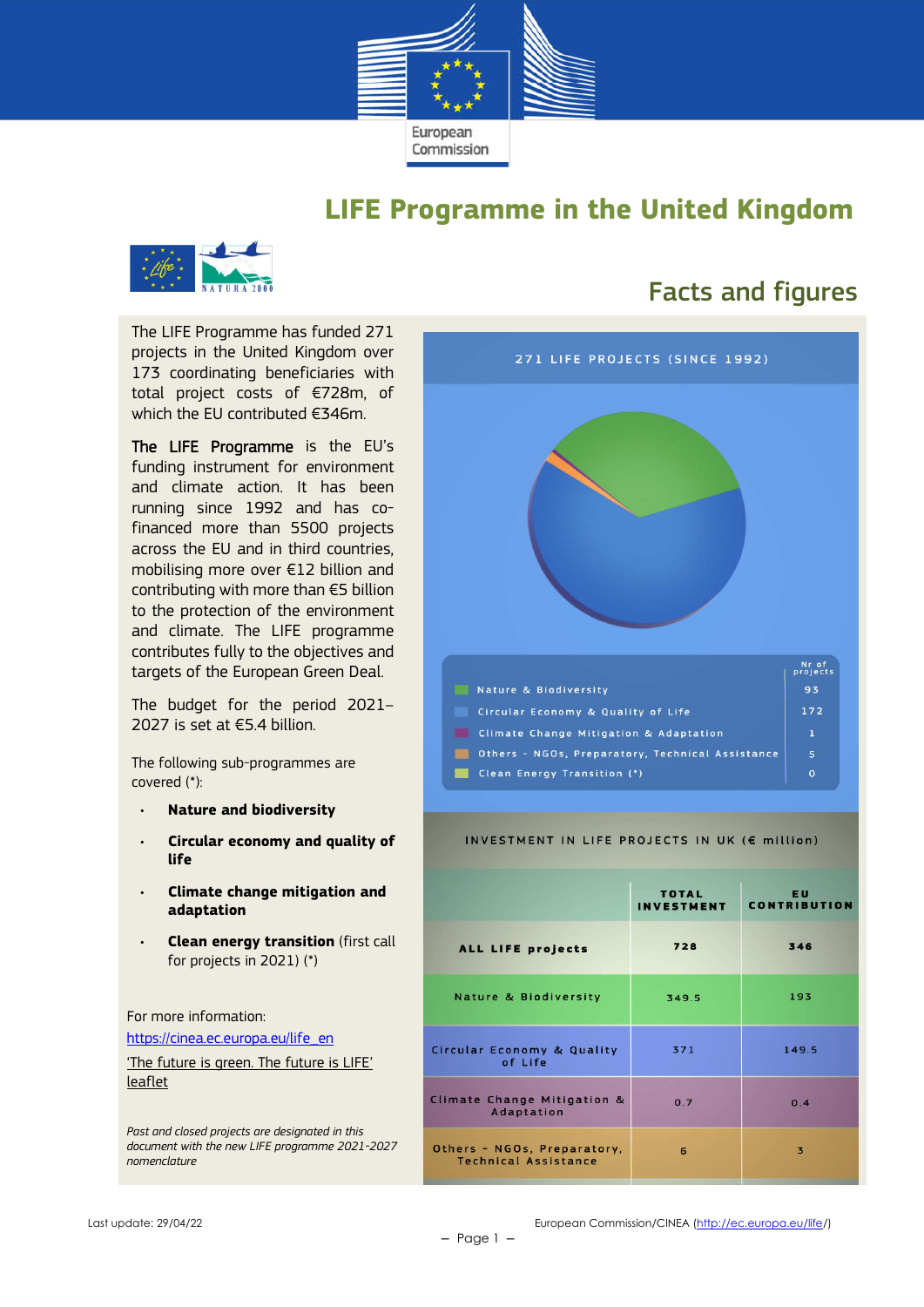## LIFE Nature and Biodiversity

The Nature and Biodiversity strand includes support for standard action projects for developing, applying and promoting best practice in relation to nature and biodiversity, as well as "Strategic Nature Projects" (SNAP). These new projects support the achievement of Union nature and biodiversity objectives by implementing coherent programmes of action in Member States in order to mainstream those objectives and priorities into other policies and financing instruments, including through coordinated implementation of the prioritised action frameworks adopted pursuant to Directive 92/43/EEC.

To date, the LIFE Nature and Biodiversity component has co-financed 93 projects in the United Kingdom. These represent a total investment of €349.5 million, of which €193 million has been contributed by the EU.

Completed LIFE Nature projects have supported actions targeting habitats (moors, dunes, wet heaths, raised bogs, limestone areas, oak woods, "machair" (fertile low-lying grassy plain found on some of the north-west coastlines of Ireland and Scotland), estuaries, woodlands, rivers (e.g. Irfon), alkaline and calcareous fens, island SPAs (Scilly and Shiant) as well as species conservation and restoration (such as island seabirds, great bustard, little tern, hen harrier, capercaillie, Atlantic salmon, roseate tern, curlew, non-native stoat, and freshwater mussel). One project prevented the unintentional introduction of the grey squirrel in Anglesey. One project produced a strategic plan for the management and restoration of all Special Protection Areas in Wales. A range of conservation actions have been implemented by a project to better connect habitats and increase their biodiversity, with improvements in quality and functionality across landscapes. One project contributed to enhancing the landscape connectivity for brown bears and wolves through a regional network of Natura 2000 sites in Romania. A biodiversity project sought to reverse the decline of breeding wading birds in the river floodplain of the Avon Valley, part of which is designated as a Natura 2000 network site. Another aimed to support habitat management in strategic areas within the Central Scotland Green Network area, in order to improve ecological coherence. NGOs accounted for 80% of the project coordinating beneficiaries, followed by national, local and regional authorities, park authorities and universities.

There are 24 ongoing projects in the United Kingdom. These are focusing predominantly on the conservation of habitats (e.g. moors, rivers, peatlands, wetlands, sand dunes, mosses, Welsh raised bogs, Pennine peatlands, Celtic rainforest, dune habitats, ravine woodland in the Peak District, transition mires, quaking bogs, coastal Natura 200 sites), but also species (black-tailed godwit, twaite shad, Scottish wildcat, and curlew). The biggest project, with a total budget of €16 million, MoorLIFE2020, aims to conserve and protect the priority active blanket bog habitat within the South Pennine Moors' Natura 2000 site and the ecosystem services it provides. One project will deliver a package of measures to reduce the impact and spread of IAS (invasive alien species) in freshwater aquatic, riparian and coastal environments across England. One project aims to eradicate the introduced non-native stoat (*Mustela erminea*) from the Orkney Islands by 2023.

Four projects were co-funded under the former Information & Communication and Environmental governance and Information strands. Among the three closed projects, the Birds Directive project offered direct advice to farmers, acknowledging that this is most effective way to influence farmer behaviour and land management. The Futurescapes project made an important contribution to the development of landscape-scale conservation in the UK, through the promotion of the principles of good landscape-scale conservation and green infrastructure planning in support of the Natura 2000 network. The Securing the stone-curlew project addressed 100% of the UK population of the stone-curlew and managed to maintain it at around 400 breeding pairs. The ongoing Biosecurity for LIFE project aims to protect seabirds from invasive predators by producing biosecurity plans for all 41 SPAs in the UK, as well as establishing 'rapid response hubs' to deal with any incursions.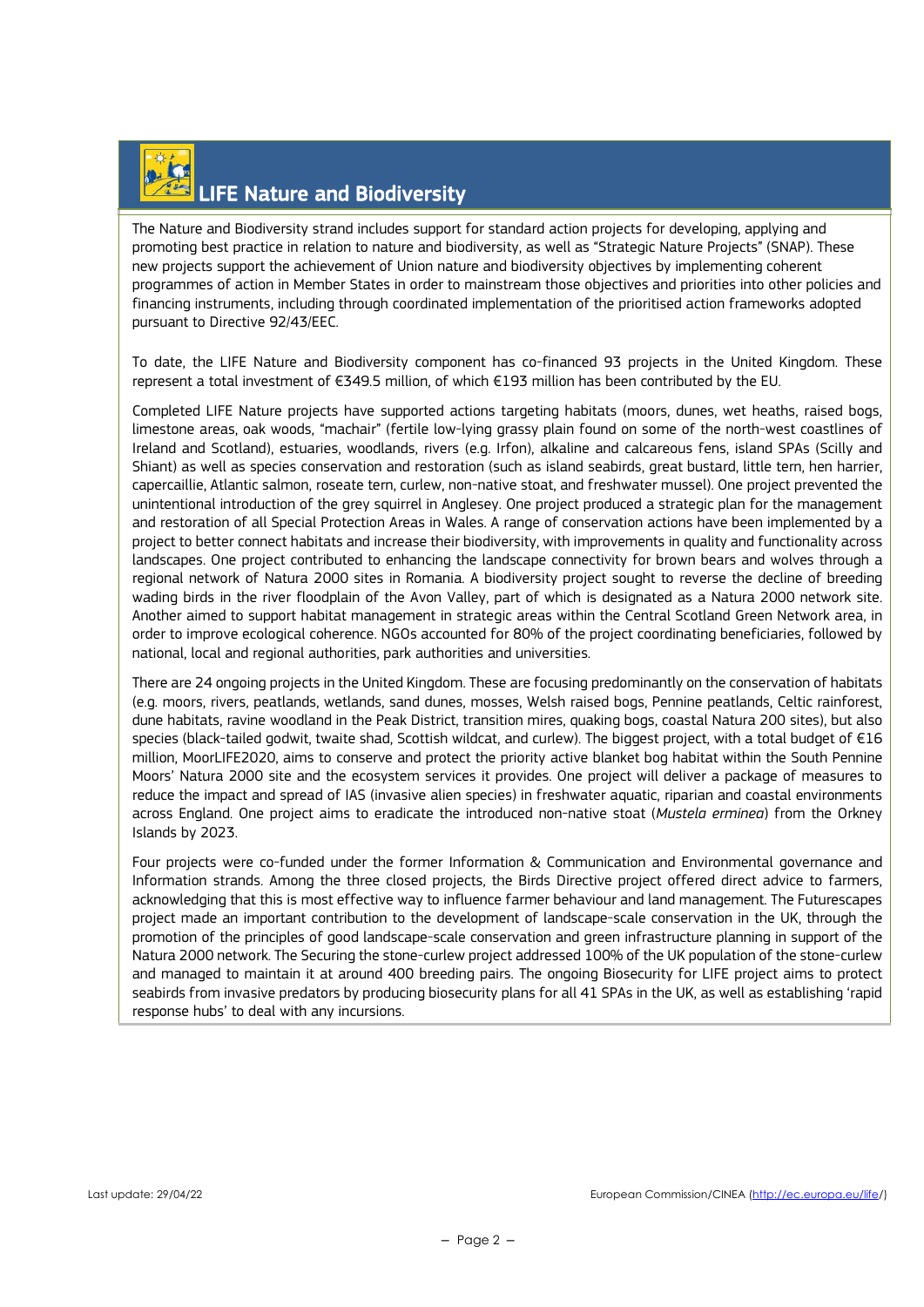## Circular Economy and Quality of Life

Actions supported under the Circular Economy and Quality of Life strand will help in reaching major EU policy objectives such as the transition to a circular economy, as well as protecting and improving the quality of the environment and life. Under this strand, Strategic Integrated Projects (SIP), will implement, on a regional, multi-regional, national or transnational scale, environmental or climate strategies or action plans developed by Member States' authorities and required by specific environmental, climate or relevant energy legislation or policy of the Union. These projects will also ensure that stakeholders are involved and promoting coordination with and mobilisation of at least one other Union, national or private funding source.

This strand [formerly LIFE Environment and Resource Efficiency and Environmental Governance and Information] has co-financed 172 projects in the UK thus far, representing a total investment of €371.5 million, of which €149.5 million has been provided by the EU.

Completed projects mainly targeted: environmentally-sound urban design; quality of life and transport planning; sensitive area management (coastal); clean technologies; water supply, water quality and water resource protection; river basin management; groundwater protection; wastewater treatment; green public procurement; pollution control; stakeholder participation; forest management; the delivery of the Water Framework Directive through collaborative action between civil society and the private sector; risk management related to public health; energy supply; waste use and recycling (including WEEE and waste-related crime); the circular economy; land-use planning (including spatial planning for ecosystems services); eco-products design; a more resource-efficient clothing sector; waste reduction (viable approaches to increase the recovery of target critical materials by 5% within the project lifetime and Smarter Regulation of Waste in Europe); hazardous waste (innovative laser fence systems to prevent mammals from damaging crops); and food protection (prevention of food chain poisoning). Most of the projects were coordinated by local, regional and national authorities, international enterprises, SMEs, universities, NGOs/foundations, research institutions and development agencies.

There are two ongoing projects. The LIFE BOSS project will upscale and bring to the market the novel BOSS technology to radically innovate and boost plastic recycling and re-use in EU. The LIFE B3 FURN project aims to market the first formaldehyde-free wood panel made from 100% recycled material that is 100% recyclable at end of life and equal in performance to conventionally produced MDF.

Five projects were co-funded under the former Information & Communication and Environmental governance and Information strands. All these projects are closed. The Eco-Animation project produced three episodes of the 'My Friend Boo' cartoon series and accompanying teaching packs to engage European children between 5-8 years old with simple environmental messages about the environment, sustainability and climate change. The RENEW project promoted links between water and energy saving actions to householders in the UK and tested how best to communicate this innovative message. The RESTORE project's main outputs were the development of the European river restoration website (www.restorerivers.eu), which is the main source of information on river restoration in Europe, and the RiverWiki, which contains information on over 500 river restoration case studies from 31 countries. LIFE ENPE built a self-sustaining network of environmental prosecutors, to improve collation and dissemination of information on environmental crime; and improve the capacity and consistency in Europe for combatting transnational waste, wildlife and air pollution crimes. The LIFE TRiFOCAL London project piloted a holistic communications campaign to encourage sustainable food systems in cities, prevent food waste, promote healthy and sustainable eating, and encourage the recycling of unavoidable food waste.

One Strategic Integrated Project has been co-funded under this strand. The LIFE-IP RBMP-NWRBD UK project's objectives are described below.

#### **ATURAL** COURSE

#### **Improved water management in the North West England River Basin (LIFE-IP RBMP-NWRBD UK) LIFE14 IPE/UK/000027**

The LIFE-IP RBMP-NWRBD UK project will substantially increase the capacity to deliver improvements in water bodies in the North West England River Basin District (NWRBD). The project team, led by the Environment Agency, will increase mobilisation of relevant funds, and demonstrate the most appropriate and technically-feasible measures to address issues in river basin management, including diffuse rural and urban pollution, natural flood management, uptake of sustainable drainage solutions, and the use of green infrastructure and ecosystem services. The project team will also increase engagement of stakeholders and formalise their roles, to help mobilise funding and to deliver more effective integrated water management. The project will also ensure that improved data and knowledge informs river basin planning; that barriers to the adoption of an integrated approach are reduced; and that provision is made for upscaling the Integrated Project's successes to national and Member State levels.

Project summary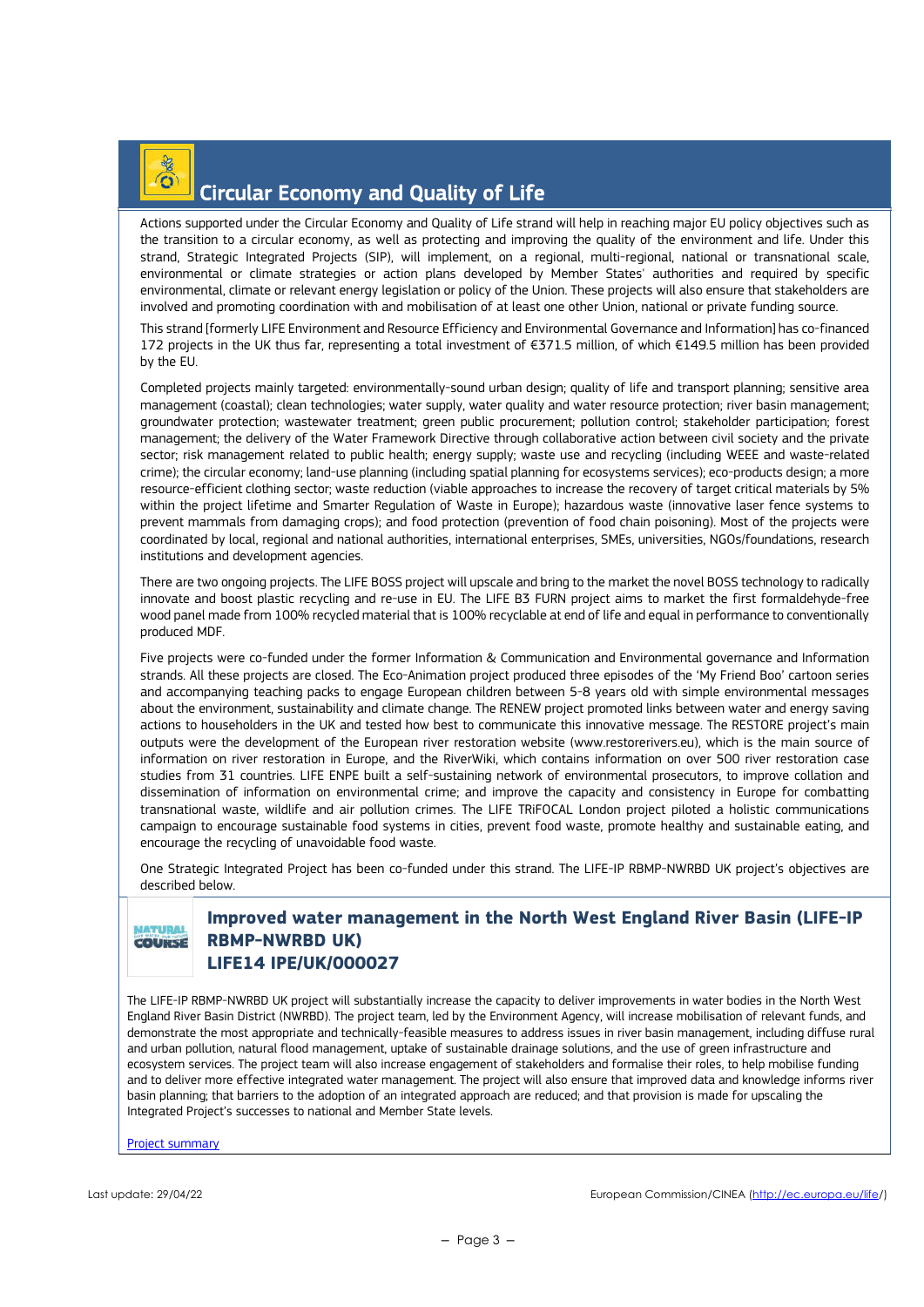

### LIFE Climate Change Mitigation and Adaptation

The LIFE Climate Change Mitigation and Adaptation strand will support actions which help implement the 2030 energy and climate policy framework and meet the European Union's commitments under the Paris Agreement on Climate Change. Projects under this strand will contribute to a renewable energy based- and climate- resilient economy. Under this strand, Strategic Integrated Projects (SIP), will implement, on a regional, multi-regional, national or transnational scale, environmental or climate strategies or action plans developed by Member States' authorities and required by specific environmental, climate or relevant energy legislation or policy of the Union. These projects will also ensure that stakeholders are involved and promoting coordination with and mobilisation of at least one other Union, national or private funding source.

To date, the Climate Change strand has co-financed one project in the UK. Its total investment amounts to €0.7 million, of which the EU is contributing €0.4 million.

The aim of the closed REAL Alternatives 4 LIFE project was to facilitate the refrigeration and air conditioning sectors transition towards the use of low GWP refrigerants, in order to reduce its greenhouse gas (GHG) emissions. It reached many industry professionals, policymakers and other stakeholders with a relatively small budget. It created high-quality training materials that will continue to be used well beyond the project end in EU Member States, and provided a demonstrably proven blended learning training programme.

# LIFE Clean Energy Transition

Building on the Intelligent Energy Europe (2003-2013) and Horizon 2020 Energy Efficiency (2014-2020) programmes, the LIFE Clean Energy Transition sub-programme continues to support the delivery of EU policies in the field of sustainable energy. In particular, it aims at facilitating the transition towards an energy-efficient, renewable energy-based, climate-neutral and -resilient economy across Europe.

The LIFE Clean Energy Transition sub-programme supports projects in the following five areas of intervention:

1) Building a national, regional and local policy framework supporting the clean energy transition;

2) Accelerating technology roll-out, digitalisation, new services and business models and enhancement of the related professional skills on the market;

- 3) Attracting private finance for sustainable energy;
- 4) Supporting the development of local and regional investment projects;
- 5) Involving and empowering citizens in the clean energy transition.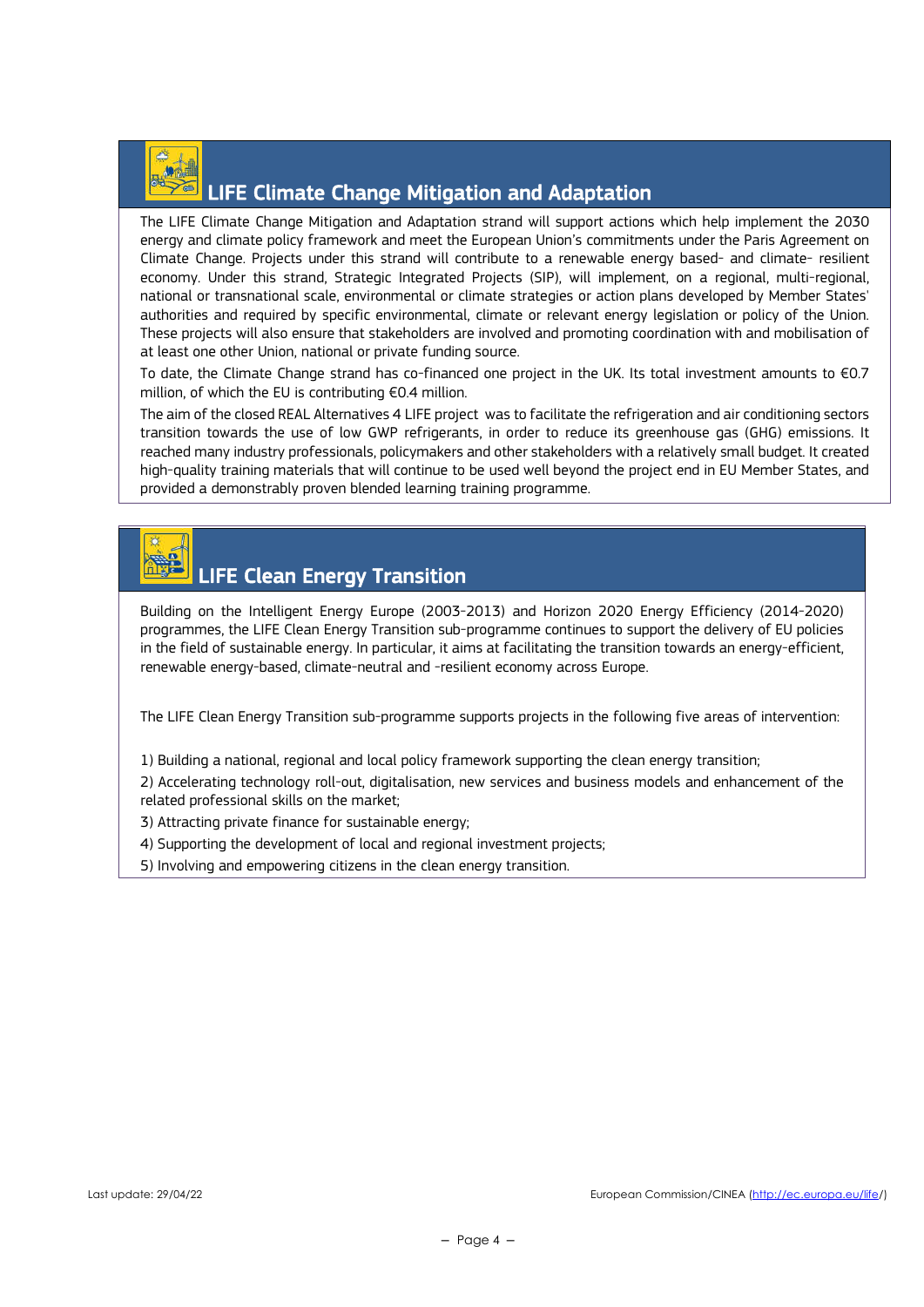|                       | Want to know more about LIFE?                                                                                                 |  |  |  |  |
|-----------------------|-------------------------------------------------------------------------------------------------------------------------------|--|--|--|--|
| ➤                     | Visit the <b>LIFE website</b> and <b>LIFE project database</b>                                                                |  |  |  |  |
| $\blacktriangleright$ | Follow the LIFE programme on social media:                                                                                    |  |  |  |  |
|                       | <b>S</b> in f the                                                                                                             |  |  |  |  |
| ➤                     | Sign up to the LIFE Programme and CINEA Clean Energy Newsletters                                                              |  |  |  |  |
| ⋗                     | <b>Contact the LIFE National Contact Point in your Member State:</b>                                                          |  |  |  |  |
|                       | Name:<br>Ms Jessica MAGNUS<br>Mr Tom TANGYE<br>Address: Monkstone House - City Road<br>Peterborough PE1 1JY<br>United Kingdom |  |  |  |  |
|                       | Tel:<br>+44 1733 562626                                                                                                       |  |  |  |  |
|                       | E-mail: jessica.magnus@jncc.gov.uk / tom.tangye@jncc.gov.uk<br>UKLIFE@jncc.gov.uk                                             |  |  |  |  |
|                       | Website: JNCC website                                                                                                         |  |  |  |  |
| ➤                     | <b>Contact your NEEMO Monitoring Team</b>                                                                                     |  |  |  |  |
|                       | NEEMO EEIG DAI                                                                                                                |  |  |  |  |
|                       | Address: Thamesfield House, Boundary Way<br>Hemel Hempstead HP2 7SR<br>UNITED KINGDOM                                         |  |  |  |  |
|                       | +44 1442 202400<br>Tel: I<br>dai@neemo.eu<br>E-mail:                                                                          |  |  |  |  |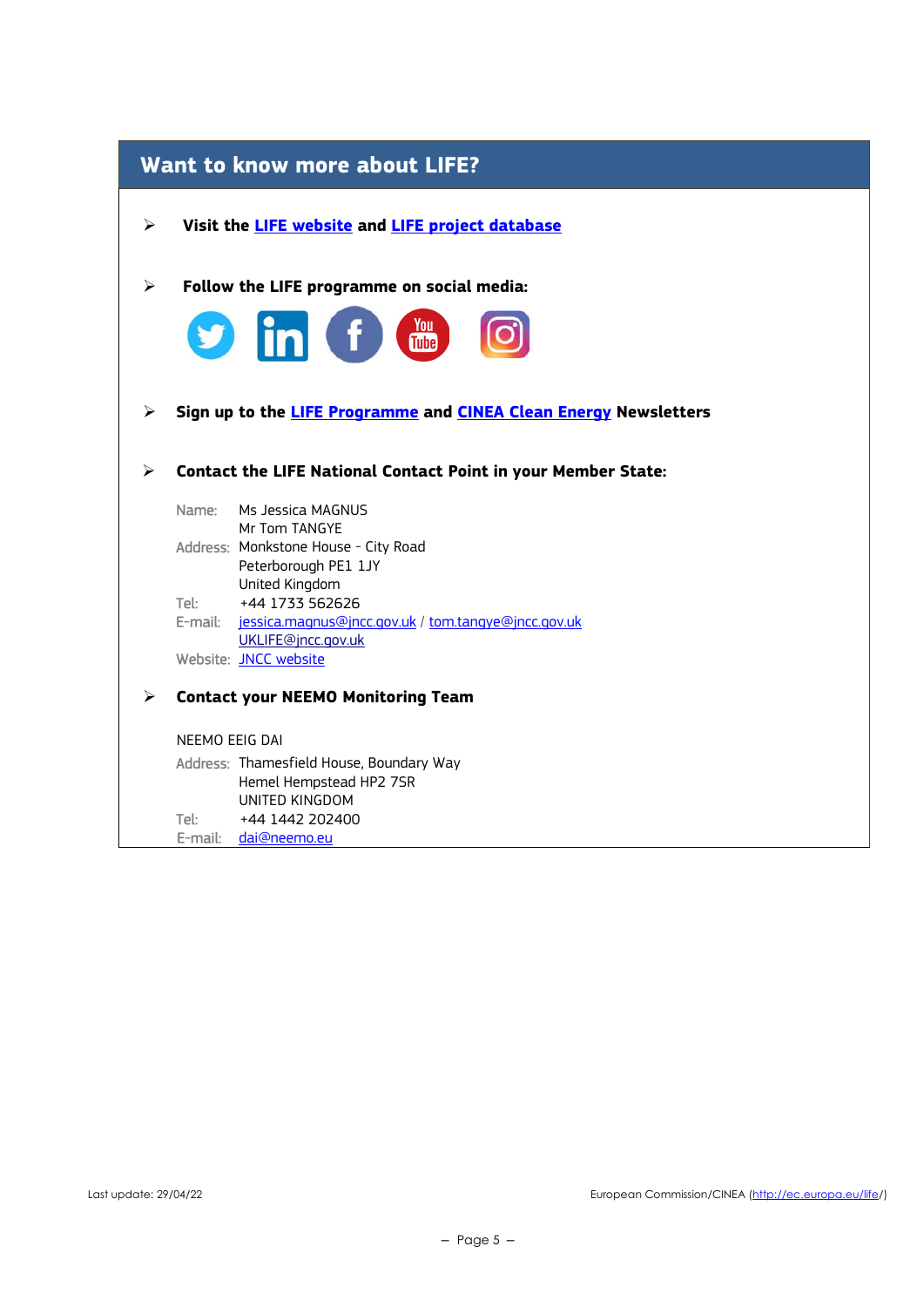| <b>Ongoing LIFE Nature &amp; Biodiversity projects</b>                                                                         |                         |                                                   |                                                                                                                                                                                                                  |                         |
|--------------------------------------------------------------------------------------------------------------------------------|-------------------------|---------------------------------------------------|------------------------------------------------------------------------------------------------------------------------------------------------------------------------------------------------------------------|-------------------------|
| <b>Project Title</b>                                                                                                           | <b>Project Number</b>   | Project acronym and link<br>to the online summary | Website                                                                                                                                                                                                          | <b>Project duration</b> |
| Bringing the Bure back to<br>LIFE: Hoveton Wetland<br><b>Restoration Project</b>                                               | LIFE14<br>NAT/UK/000054 | <b>Bure LIFE</b>                                  | https://hovetongreatbroad.or<br>q.uk                                                                                                                                                                             | 09/2015 -> 06/2023      |
| MoorLIFE 2020                                                                                                                  | LIFE14<br>NAT/UK/000070 | MoorLIFE 2020                                     | https://www.moorsforthefutu<br>re.org.uk/our-work/our-<br>projects/moorlife2020                                                                                                                                  | 10/2015 -> 09/2022      |
| LIFE - Shad Severn:<br>Conservation and restoration<br>of twaite shad in the Severn<br>Estuary Special Area of<br>Conservation | LIFE15<br>NAT/UK/000219 | Unlocking the Severn for LIFE                     | https://www.unlockingthesev<br>ern.co.uk/                                                                                                                                                                        | 07/2016 -> 09/2022      |
| Pennine PeatLIFE                                                                                                               | LIFE15<br>NAT/UK/000725 | <b>Pennine PeatLIFE</b>                           | https://www.northpennines.or<br>g.uk/what_we_do/peatland-<br>programme/pennine-<br>peatlife/                                                                                                                     | 08/2018 -> 07/2025      |
| Recovering and securing the<br>future of the globally near -<br>threatened black-tailed<br>godwit (Limosa limosa) in<br>the UK | LIFE15<br>NAT/UK/000753 | LIFE blackwit UK                                  | http://ww2.rspb.org.uk/our-<br>work/conservation/centre-<br>for-conservation-<br>science/research/projects/43<br>6379-eu-life-recovering-<br>and-securing-the-future-of-<br>the-blacktailed-godwit-in-<br>the-uk | 08/2018 -> 07/2025      |
| Marches Mosses Raised Bog<br><b>Restoration Project</b>                                                                        | LIFE15<br>NAT/UK/000786 | <b>Marches Mosses BogLIFE</b>                     | http://themeresandmosses.c<br>o.uk/page/74/marches-<br>mosses-boglife-project.htm                                                                                                                                | 08/2018 -> 07/2025      |
| New LIFE for Welsh Raised<br>Bogs                                                                                              | LIFE16<br>NAT/UK/000646 | <b>LIFE Welsh Raised Bogs</b>                     | https://naturalresources.wale<br>s/about-us/our-<br>projects/nature-<br>projects/new-life-for-welsh-<br>raised-bogs/?lang=en                                                                                     | 08/2018 -> 07/2025      |
| Restoring the Celtic<br>Temperate Rainforest of<br>Wales toward Favourable<br><b>Conservation Status</b>                       | LIFE17<br>NAT/UK/000020 | <b>Celtic Rainforests LIFE</b>                    | https://www.snowdonia.gov.<br>wales/looking-after/life-<br>celtic-rainforests-project                                                                                                                            | 08/2018 -> 07/2025      |
| Sands of LIFE                                                                                                                  | LIFE17<br>NAT/UK/000023 | <b>SoLIFE</b>                                     | https://naturalresources.wale<br>s/about-us/news-and-<br>events/news/new-life-to-<br>welsh-sand-dunes/?lang=en                                                                                                   | 09/2018 -> 12/2022      |
| Safequarding Orkney's native<br>wildlife from invasive non-<br>native stoats                                                   | LIFE17<br>NAT/UK/000557 | <b>Orkney Native WildLIFE</b>                     | https://www.onwp.org/                                                                                                                                                                                            | 08/2018 -> 12/2023      |
| Dynamic Dunescapes                                                                                                             | LIFE17<br>NAT/UK/000570 | <b>DuneLIFE</b>                                   | https://www.dynamicdunesca<br>pes.co.uk/                                                                                                                                                                         | 09/2018 -> 09/2023      |
| LIFE Recreation ReMEDIES:<br>Reducing and Mitigating<br>Erosion and Disturbance<br>Impacts affecting the<br>Seabed             | LIFE18<br>NAT/UK/00039  | <b>LIFE Recreation ReMEDIES</b>                   | https://www.gov.uk/gover<br>nment/publications/life-<br>recreation-remedies-<br>project                                                                                                                          | 07/2019 -> 10/2023      |
| Restoration of freshwater<br>features in River Dee and                                                                         | LIFE18<br>NAT/UK/000743 | LIFEDeeRiver                                      | https://naturalresources.wale<br>s/splash?orig=%2fabout-<br>us%2four-                                                                                                                                            | 09/2019 -> 12/2024      |

Last update: 29/04/22 **European Commission/CINEA** (http://ec.europa.eu/life/)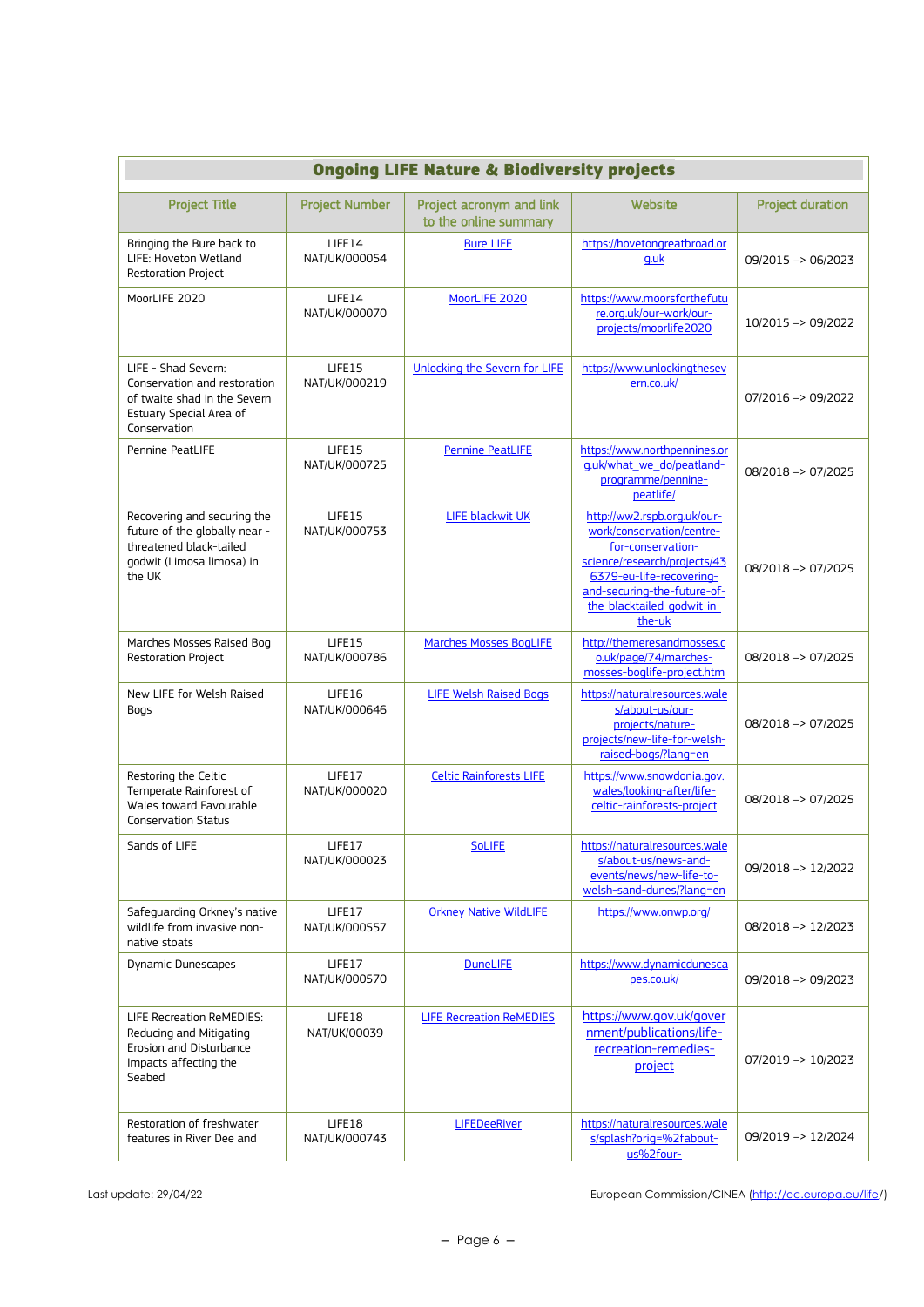| Bala Lake/Afon Dyfrdwy a<br>Llyn Tegid SAC                                                                                            |                         |                             | projects%2fnature-<br>projects%2flife-dee-river-<br>project⟨=cy                      |                               |
|---------------------------------------------------------------------------------------------------------------------------------------|-------------------------|-----------------------------|--------------------------------------------------------------------------------------|-------------------------------|
| Enabling 100% favourable<br>condition across a key subset<br>of Scotland's Natura sites<br>through enhanced vegetation<br>management  | LIFE18<br>NAT/UK/000838 | LIFE 100% favourable        | https://www.rspb.org.uk/our-<br>work/conservation/projects/1<br>00-for-nature/       | $07/2019 - 07/2024$           |
| SWAforLIFE: Scottish Wildcat<br><b>Action Phase 2 Wildcat</b><br>recovery through threat<br>mitigation and translocation              | LIFE18<br>NAT/UK/000995 | <b>SWAforLIFE</b>           | https://savingwildcats.org.uk/                                                       | 10/2019 -> 09/2025            |
| LIFE in the Ravines:<br>Restoration of ravine<br>woodland in the Peak District<br>Dales SAC to mitigate effects<br>of Ash Dieback     | LIFE19<br>NAT/UK/000147 | LIFE in the Ravines         | https://www.gov.uk/governm<br>ent/publications/life-in-the-<br>ravines               | 09/2020 -> 11/2025            |
| Curlews in crisis emergency<br>action to halt the decline of<br>curlew Numenius arquata in<br>priority landscapes across<br>the UK    | LIFE19<br>NAT/UK/000844 | <b>LIFE curlew UK</b>       | https://curlewlife.org/                                                              | 10/2020 -> 12/2024            |
| LIFE on the edge: improving<br>the condition and long-term<br>resilience of key coastal<br>SPAs in S, E and NW<br>England)            | LIFE19<br>NAT/UK/000964 | LIFE on the edge            | https://www.projectlote.life/                                                        | 10/2020 -> 10/2024            |
| Restoration of freshwater<br>features in four SAC rivers in<br>Wales: Afon Teifi, Afonydd<br>Cleddau, Afon Tywi and River<br>Usk      | LIFE20<br>NAT/UK/000100 | 4 Rivers for LIFE           | N/A                                                                                  | 09/2021 -> 12/2026            |
| Securing the resilience of<br>Transition Mires and Quaking<br>Bogs in Wales                                                           | LIFE20<br>NAT/UK/000137 | LIFEquake                   | N/A                                                                                  | $01/2022 \rightarrow 12/2026$ |
| Water And Disturbance<br><b>Environmental Restoration</b><br>on the Northumbrian coast                                                | LIFE20<br>NAT/UK/000277 | <b>LIFE WADER</b>           | N/A                                                                                  | 10/2021 -> 12/2026            |
| Rathlin Acting For Tomorrow:<br>Removing invasive non-<br>native ferrets and rats from<br>the Rathlin Island SPA,<br>Northern Ireland | LIFE20<br>NAT/UK/000349 | <b>LIFE RAFT</b>            | N/A                                                                                  | 09/2021 -> 12/2026            |
| LIFE Moor Space: Connecting<br>the Humberhead Levels                                                                                  | LIFE20<br>NAT/UK/000697 | <b>LIFE Moor Space</b>      | N/A                                                                                  | 10/2021 -> 12/2026            |
| Restoring and revitalising to<br>ensure a more resilient River<br>Kent and its species                                                | LIFE20<br>NAT/UK/001013 | <b>LIFE R4ever Kent</b>     | N/A                                                                                  | 10/2021 -> 01/2027            |
| Biosecurity for LIFE:<br>Safeguarding the UK's<br>globally important seabird<br>island SPAs from invasive<br>alien species            | LIFE17<br>GIE/UK/000572 | <b>Biosecurity for LIFE</b> | https://www.rspb.org.uk/our-<br>work/conservation/projects/bi<br>osecurity-for-life/ | 08/2018 -> 07/2023            |

Last update: 29/04/22 **European Commission/CINEA** (http://ec.europa.eu/life/)